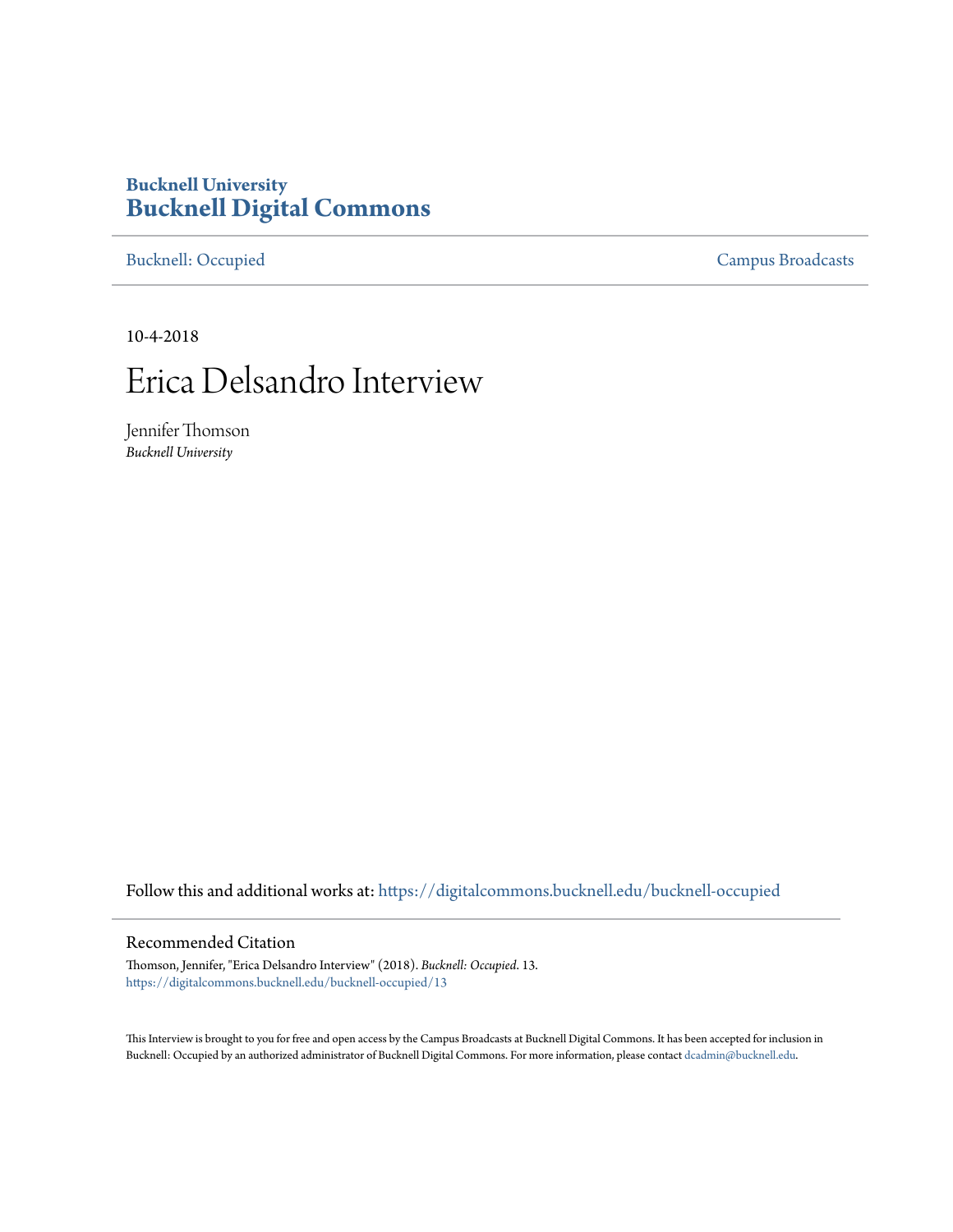Good evening and welcome to but now occupied here on 90.5 WV BU Lewisburg tonight. I have in the studio with me Eric Adele Sandro Prof. from our Department of women and gender studies here at Bucknell. So welcome to studio Erica here. So tonight you're here to talk about a pretty wide swath of current events. We could think of. It may be in a way that you suggested before from me to hear. To be talking about everything from me to to the Brett Cavanaugh fiasco two events here at Bucknell, ranging from lessening vases behavior to more long-standing cultural issues here on campus pass on God. You talk about so as most listeners are likely aware. One year ago the hashtag me to begin circulating on social media in response to allegations, at least, most specifically that time the Hollywood producer Harvey Weinstein had raped as well as molested women, including employees and actresses hundreds of thousands use the hashtag to narrate their own experiences of workplace sexual harassment and assault in the days and months following Weinstein's public reckoning was followed by a series of revelations about other prominent men including US gymnastics Dr. Larry Nasser actor Kevin Spacey as Senate nominee Roy Moore, NBC cohost Matt Lauer and Bill Cosby before we talk about those recent events, though, I'd like to ask you to talk a little bit about the longer history of me to write because it didn't just start in the fall of 2017 happy body said that Jen and I knew you would. Concept of me to go back to Toronto. Burke, who we were lucky enough to have here on campus last year. I believe you speaking about the origins of the movement. Her activists work which is long-standing and the evolution of two today in this because next several years. Toronto Burke was working with and still is working with young girls and need to as a as a phrase as a concept as an approach involved her work with girls who work at times talking about the assaults that they had experienced and part of what Burke's motivation was is thinking about what do victim survivors need to hear what they want to hear, especially in a world where we can't offer promises of substantial consolation right so one of her thoughts was to just sit in witness and in shared empathy with survivors and thinking about saying need to. Especially a few are a fellow survivor. Also, as women in the world, articulating an understanding of various kinds of oppression that women and girls face, not caviar. Obviously, it's not girls who are victims of sexual assault. But that is the majority of victims. When she came up with this idea was she. Did she have particular plans for it right like was it was it something that she brought into her own practice or was it something that she tried to make our maybe more broader cultural phenomenon. Both she had to say that she didn't imagine how it would unfold last year has in the last year she was using it in her own work in her activists work in her trainings. It was definitely something that she employed and built upon, but it was as you mentioned the unfolding of the Harvey Weinstein allegations that really brought me to the floor so you often hear Alyssa Milano referenced in this conversation and she did. In some ways bring it to national visibility but turnover was doing this work long before the national stage like this should think it can we talk a bit about how it did hit the national stage writing. Obviously we know there's been a series of allegations against prominent men, but how did how did it coalesce right. It's as though there hasn't been a series of allegations in the past against prominent men or series of realities of prominent men being sexual harassers actually recently people will be studying. I think there's a constellation of factors involved, and one of which being the social media saturated will be live in now college students might not remember. Without this, but not too long ago,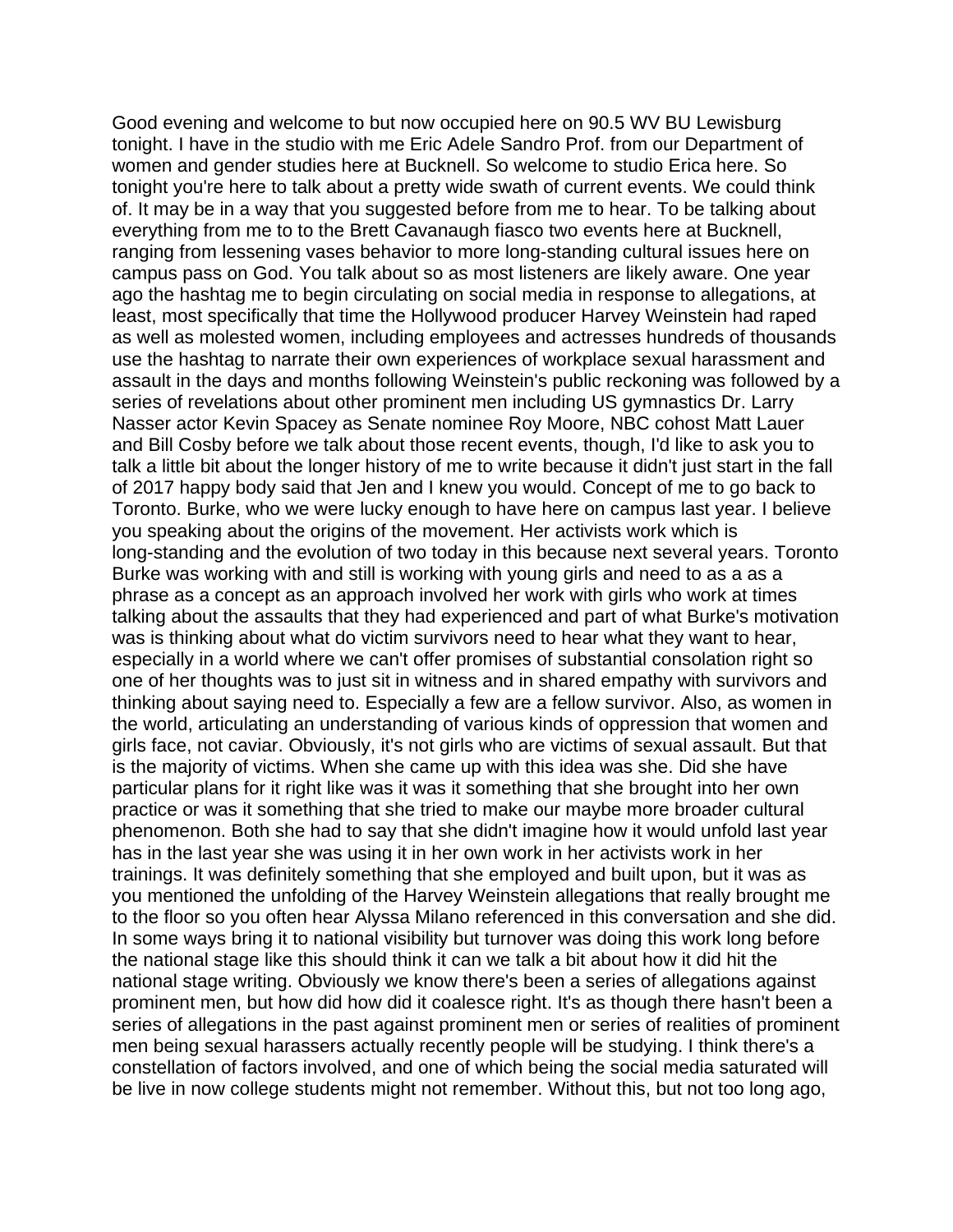so there's something be said about social media is a vehicle that really is important, but I think you know, in addition to that year living in environments where I go on a limb here and I think that many women and for better or for worse, white women right are feeling, especially under siege in a way that white privilege usually insulates them from. So what we had was no significant number of high-profile white women using the hashtag articulate their stories in the face of what they saw as a serious personal, cultural, social, political injustice right so there's privilege in class and and race all wrapped into this and it started a movement started a conversation. They do think it's really important to note that what we see on the national stage. What's most visible is only the tip of the iceberg. Can you talk about that iceberg. Sure, I mean there were couple movements or activist approaches. Shortly after me to the national stage that tried to focus more on a working-class women, women of color, immigrant women, trans women of color and if you if you dig deep enough in the social media world you will find these but they're still not getting the visibility that our actresses are celebrities are getting so there's definitely an undercurrent right this larger iceberg folks who are speaking up and trying to also trying to power individuals who are often silenced in more systematic ways and multiple more systematic way. I don't think that getting the attention it deserves, and hopefully if anything is movement cracks that open to take some work on all parts of intersection of feminism. Because if were really honest in the history of America. Not like have been carrying the brunt of sexual assault and rape in our early slave culture was so this for some this is for all of long-standing issue, but for some populations of women in this country. This is unfortunately significant and avoidable reality listeners who may be tuning in an interesting, what were talking about and understand what me to raise, but maybe not spend their days talking about intersectional working definition of that forward sure personal intersection of intersection. Allie is a term as a concept in gender studies and race studies and other field is interested in the reality that no one is just one identity. We have multiple and simultaneous identity so sure I may be a woman but I'm a race woman class woman, a woman of a certain degree of able-bodied nests of sexual orientation that these identities exist in multiples and simultaneously so to take intersectional approaches to really borrow from some early black feminists Audrey Lord and more recently Crenshaw who coined this term, but it's a way of thinking about social justice and gender justice through a lens that takes into account all interlocking systems of oppression. Okay cool. No problem. So then if I'm understanding you correctly, your your your working with this idea that in fact like me to, as it's really manifested itself and gotten the most traction over the last year has largely been through the voices of white women, many of whom have like you know a certain level of ability to speak publicly whether that's because of their professional background or economics, so then what would need to look like as a intersectional yeah yeah this is a great question and I want to note that our position you and I sitting here but now is also privilege one so there's a lot we're not seeing right so I don't want to speak and say there's not intersectional version of two things in different parts of the country. I think there is hope there is so don't pretend this isn't happening, but I do want to think about what it looks like especially those of us who might exist. White senator predominantly white environments. I think it means bringing more people to the table. I think it means advocating for other people to speak in other here being if I'm thinking myself as a white middle-class woman right to see the see the mic as I sit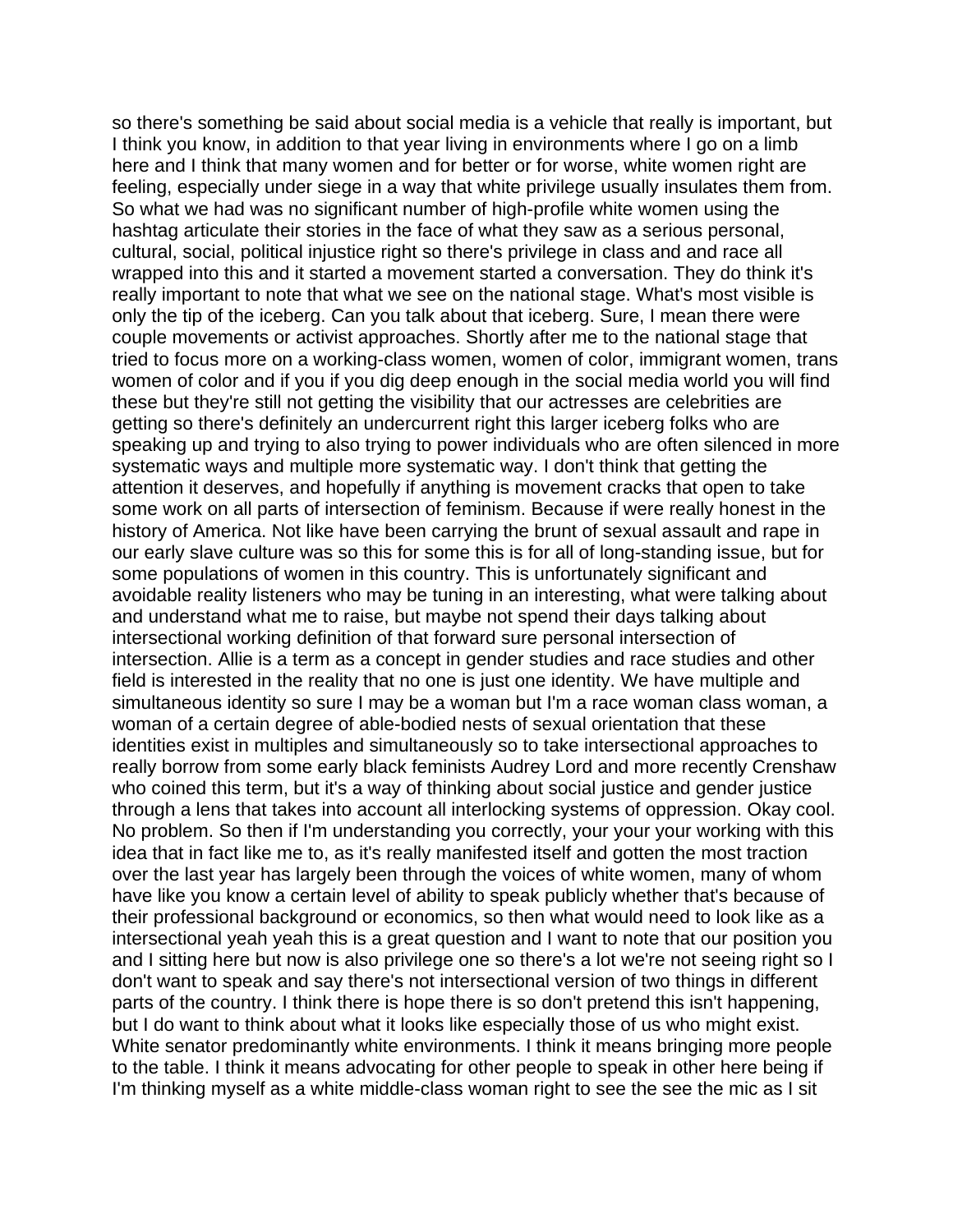and talk to microphone is really important sometimes to shut up and send back an advocate and support and help others get to the table. The conversation gets the microphone also means paying attention, and this is more theoretically maybe in terms of approach and methodology paying attention to interlocking systems of oppression right to understand that not everyone's experience of misogyny is the same. Not everyone's experience of assault is the same experience of importing or speaking up is the same. Numerous women who cannot afford to speak up, let alone report and because maybe their employment status would be online. Their ability to stay in this country. Maybe they will be outed as transmit. There's so many complications that very often white art to knowledge right so I'm speaking as late as this is a journey and a lesson I'm always reminding myself of two and I'm learning, but I think it's really important that for me to open up to more intersectional conversation really means imagining these interlocking systems of oppression, knowing that gender is not the only vector involved and then just in terms of we talked a lot about orientation and and perspective behind activism so far in terms of tactics, a lot of what's gotten the most attention publicly has been social media activism right personal narratives about experiences with sexual assault reporting sexual assault to certain degree, it's come into play with marches in this kind of thing. But if we were to think about me to becoming both a much more intersectional but that also hopefully more successful form of activism. What are other ways that it could begin to attack a culture that supports sexual yeah so I think about our campus. For example, one thing that I try to talk to about or at least just to students is that hashtag exists in the world of social media and that's really importantly, no relationship media house with realities. I RL speak, but it's really Horton to incorporate that hashtag into your praxis right so it's not just something you can, not just something that remains only on your phone and in the social media. But what happens if that's something you're thinking you're using your motivated by when you're out of party when you're in discussions with your friends with your teammates with your fraternity or sorority brothers and I think there's a way in which as much social media helps spread the word and has such a large global international reach. There's a way in which it IS separate our lives realities. So I think one of the first thing people. One of the first things that people can do is think about it, not just as a hashtag, but as a modality way of being be very rich way to think about supporting our fellow community members were survivors. And it's a tremendously helpful way of thinking about challenging rape culture example 9.5 WPB you start you are joining a conversation with Erica.Sandra on this moment need to activism so I just have one more question about this just building off of what you just said right here. How do you see that changing a person subject right, like if a student is to now begin walking through the world as you said a second ago with a me to perspective. I like how does that change how they think has some really interesting possibilities. I I think it helps us think about so certainly if me to is, in essence, as you mentioned about personal narratives and telling stories right getting summons boys out there in a sea of misogynistic or patriarchal discourse right in telling one story I think that the power of story is hugely significant rights of hearing the stories is going to cultivate the connections and I think if we start moving to the world with the two attitude and approach what can happen. Hopefully, we see that although everyone story is different. What will be able to notice. Hopefully, structurally, systematically, there are some similarities there are some shared context if we can see what's happening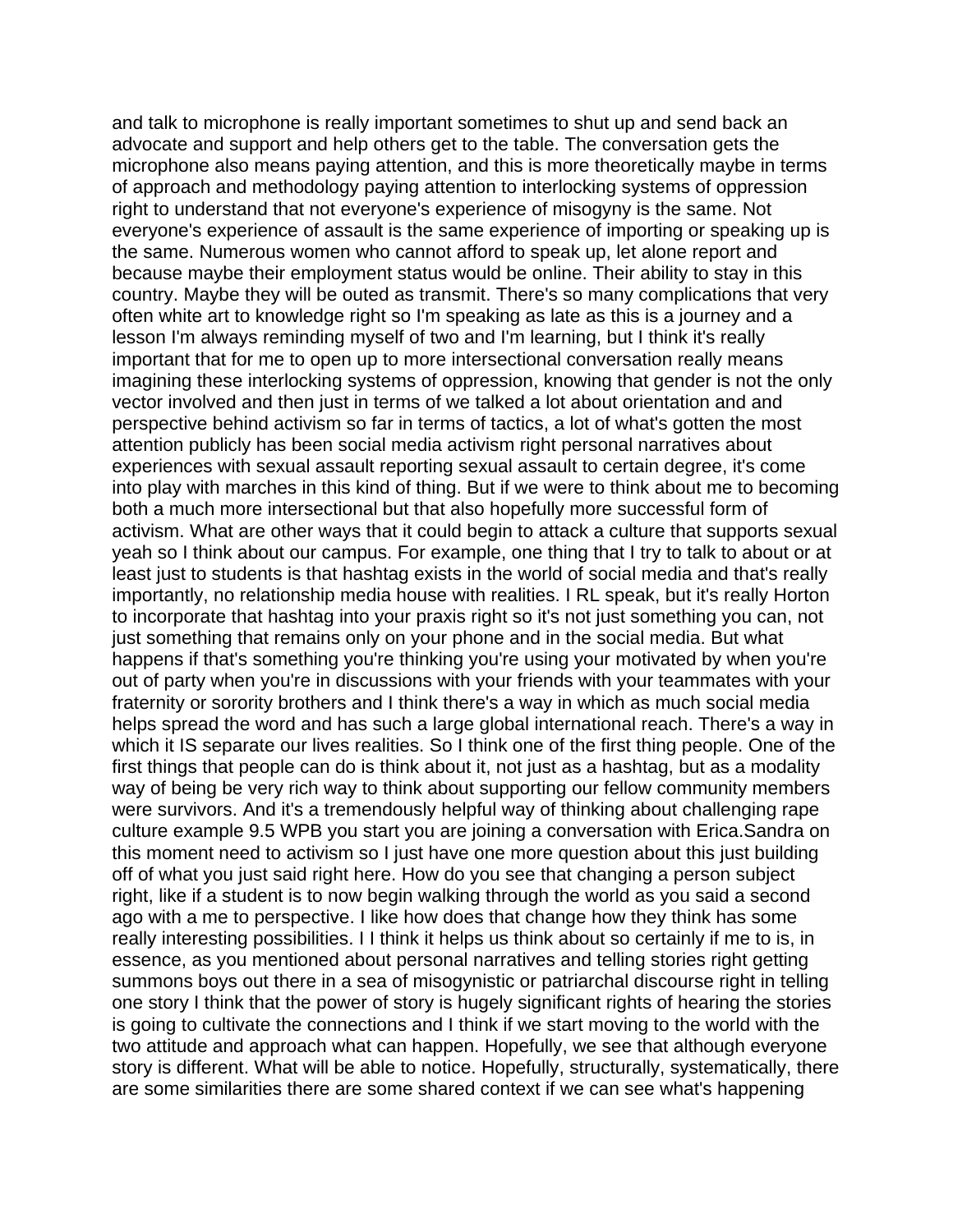one person write and understand their story and listen no issues but to be able to thighs by here perhaps better standing witness to write what somebody has gone through, we are listening enough. What here is a pattern. What here is a system structure will start to be able to see that this isn't about individual choices are individual stakes on the part of the survivor not all. It's actually about structures of power try to keep women of color marginalized minority communities in certain status quo in a certain subordinate place. So start to see how it's about power as much about sex okay so then when she sees about power, though like you go from there you go from a place of people listening to each other stories and coming to a different understanding of the world to a place where that power actually can be challenged and dismantled. There is one way to make that move right so that has to be there first person start to shift the perspective. Unfortunately, 90 only limited you know everybody open and engaging in a conversation and hopefully I do believe in a kind of time release approach over time things started to click paying attention if you're listening, and what move we hope that happens is that goes from just know listening to stories that exceed structures to then transfer into that need to write bring yourself into that conversation, whether or not one has been a victim of sexual, and get involved right is to see that that me you write you are part of the systems and structures and you actually have socially little power to shift them right and granite. Some people have more than others depending on their platform but there's a way in which once you see yourself as part of larger story of the systems and structures and balance of power, then your implicated and then to your choices. Complicity or no action right and also to different forms, but I think once an individual becomes implicated sees themselves as part of the structure that is me to that. I think there's some central okay I'm taking like 111 11 stab at this one so so if we are you so you talked about this as a as a timer these past right so I hear you're saying in terms of education etc. like how people process information in terms of, you know people at risk of being subjected to sexual assault right like time is right. Like the time has are in past. For this to be dealt with right then how do those two time frames reconciled with the affected unit on the one hand it's way past time is up for us to have begun to dismantling structures of power. But then, on the other hand, like as you said in terms of how people process information, etc. that takes much longer can put those two things together. I mean, in some ways you write don't line up tomorrow. Wake up and things to be different not the case. But what hopefully is happening is that we have folks all along the process right. I mean, I do think there are more. Now there are more students are much more aware of sexual assault consents and work that needs to be done on ecology and I do think that there are people who are stepping up and doing work put the pieces together were really taking a stand and do really good work in the community is on the national level and overcoming long, I hear what you're saying to like the horrible VM. I wish there was a way you have a March. Let's have a protest on everyone's on board just I don't see that happening in the meantime, the best we can, you know, so not be assault, assault, and I think some of his better job at others, but it's it's a structure that pleases you know for millennia just to the best we can, shouldn't let this in the context of very recent sprite switch little bit and talk about Brett Cavanaugh quite specifically so Brett Cavanaugh's nomination to the Supreme Court has occurred course within the larger context of me to Cavanaugh over the last month has been credibly accused of sexual misconduct and attempted rape by three women write only one of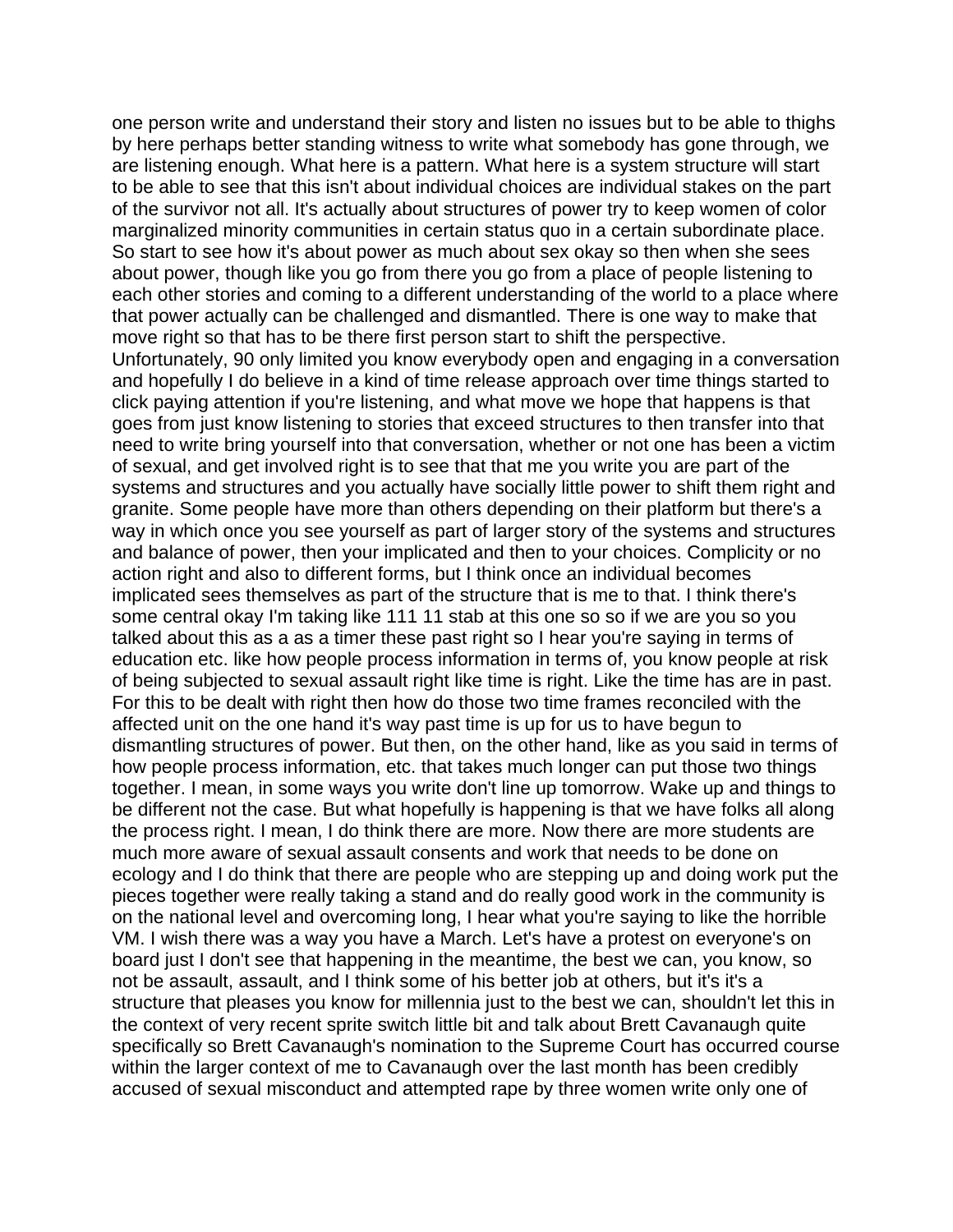whom Christine Buzzy Ford was offered the chance to testify before the Senate Judiciary committee last Thursday and after that Seal out the chance to respond, think, for many listeners watching the entire testimony listed in incredibly visceral kind of reaction which is basically complex, but for many, the spectacle of a sexual assault survivor being required to testify publicly before a panel of largely white older men who was then patronizingly. Thanks for sharing her story while also being discredited for having faulty memory being part of some sort of nefarious Democratic ploy to bring down his judge was. Some wondering before we get really into Cavanaugh himself. If you have any particular reactions to listening to her testimony last Thursday teaching better than I did watch a good bit of I think I for many, as you said spectacle of having survivors speak not only in such a space nationally televised streaming really difficult maybe empowering also for some right see someone rising up that challenge or obstacle, but I think overall that not her spectacle. Obviously, for many, very visceral parallels to hills testimony back in one Germany felt particularly was the way that Ford was treated at all different wave was treated to see that playing out what I just I have to admit as much of seen parts of the testimony I haven't seen it all done enough reading about it and I think Reno Vesely talk we can compare these to think about the student without noting the racial difference. Write a white woman sitting in front of a majority white majority male board and Anita Hill, a black woman again sitting in front of using another black man was a lot a lot of different politics. Also the same. Obviously, a lot of different some really nuanced thinking in terms of comparison. It's important to think back and as you know, Anita Hill wrote a couple, talk shows, and she wrote an op-ed about her experience what we should learn. For this we should be making comparisons, we should be thinking about the student really need to have their sexual lens as we do so. Dr. Ford was kind welcome to effusive leap by the Republican chair of the Senate Judiciary Committee. Thanks for coming to tell her story. This kind of thing right the rest of the publicans allow prosecutors questions for them while the Democrat senators questions and after this part of the hearing was over. Cavanaugh came in he was about to speak on his behalf. There's been a lot of commentary in the week sense about the way in which he chose to defend himself wondering if you can talk to us a little bit about the quality, as we all know Saturday Night Live commentary already, but check out but I think there's really something to be noted about the right Cavanaugh came in flabbergasted that he had to be going through this, you know, totally in frustrated. Ed about his family to go through what he's had to go through that this process has been sabotaged in this way, the anger motion. It just really betrayed white male saw display their this shouldn't happen, there shouldn't be investigation. There should be second questions should be second-guessing shouldn't be doubt there shouldn't be a conversation about that. Fundamentally, he was upset about, and I think that just goes to show us what especially white men expect right. And again, maybe not conscious level, but there's power in an precedent about how these things go for white men in power and this does not necessarily fit that precedent say he still is upper nomination. So it's not as if the whole thing got thrown out right so the think that Stephen reinforces the idea he saw was entitlement. Let's talk about this little bit more bite by actually pulling in the 11 white Republican men were on the Senate Judiciary committee, many of whom once Cavanaugh and Ford had concluded their testimony proceeded to give long ringing endorsements of capital himself to Lindsay Graham, Republican from South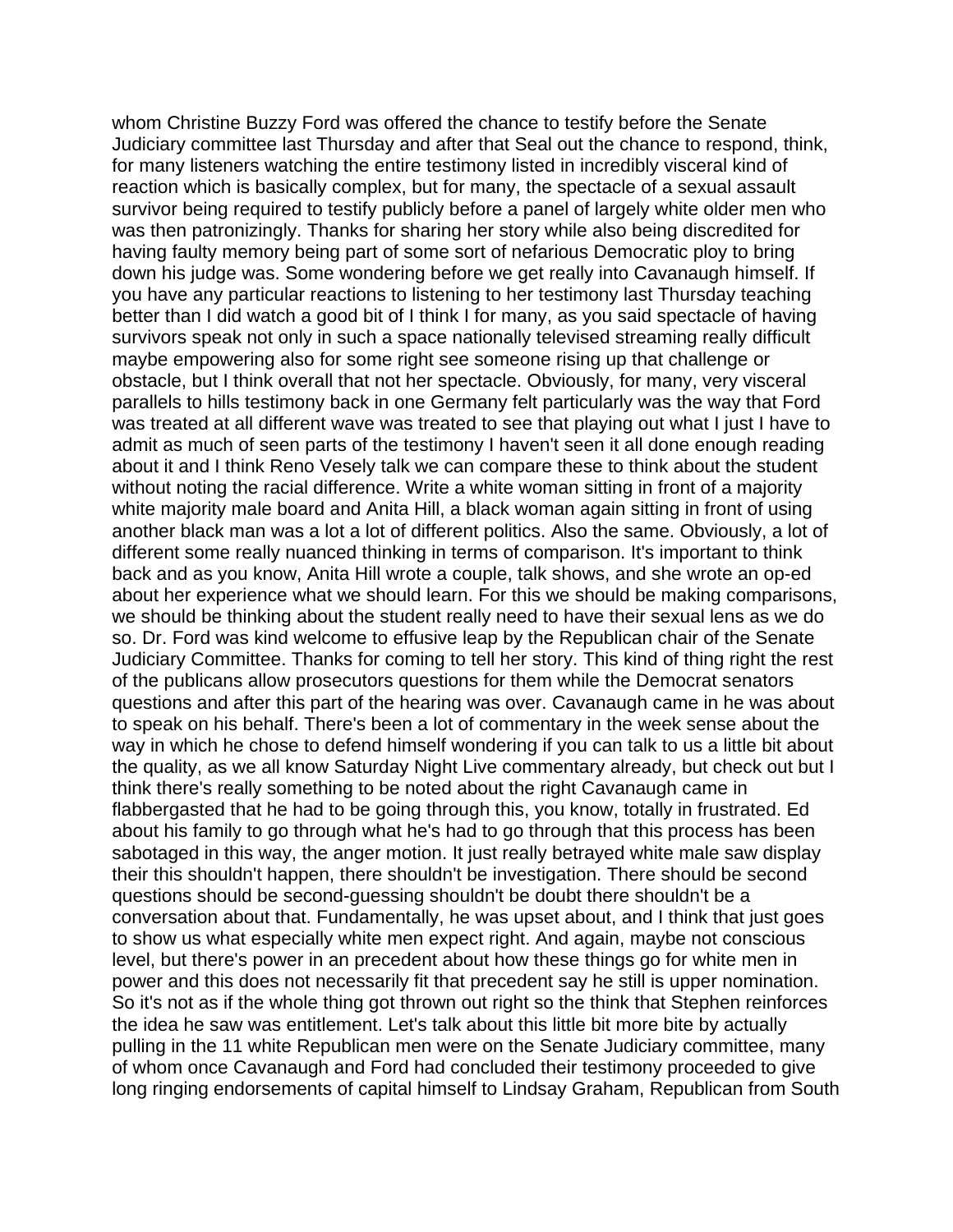Carolina spoke at length about how Cavanaugh was a good person a decent person who worked his whole life to get to where he was and allegations like this if they were true, would be horrible, but nonetheless, in the way that they had been brought about in their obvious falseness in fact were assault on Judge Cavanaugh right in the many many many kinds of versions of this same defense rights of what your thoughts on that particular dynamic rights on the one hand we have the judge himself, putting himself on display by the particular kind of way to an audience that at least was 50% receptive to what say I really intrigued I think by the common defense in this situation and others, especially those who come up on behalf of behalf of someone like this position this defense that he's a good man right that he's worked really hard. He's done a lot of good in his life. He went to Yale right. I think for me from my additionality is think about stuff. Time right gender and power. There is a faulty assumption. The base of this which is that Mendels really like us to rise entertaining. This might stretch the imagination to try to entertain that Goodman assault women happens and that we need to face and that's because of the tremendously powerful socialization process that from birth if not before, is teaching men socializing men that women are available for them that power and dominance are sign of masculinity that heterosexuality is privileged and worded and that the world is yours for the taking note that last bit might be, particularly for white but this is how all men are socialized right people don't assault me so defensible. He's a good guy. We've completely debunked the bad apple theory that it's one bad apple that that's the rapist that's the predator right and every Apple was shiny and yummy. This is about a culture is about a socialization process. Part of what we see, there isn't just a defense of back capital of particularly what right that how could good men do these things Goodman doing these things for a long time. It just doesn't work. They get to define what constitutes good logical also to Brett Cavanaugh, helped somebody with their groceries probably has he jumped somebody's battery when it was probably his children. I'm sure somebody evil or good right battery good were socialized in a culture that treated me so you both participate in so we can't go around single. He's a good guy so good.everybody not thinking one. One thing that was definitely on display and in kind of the hysterics behind both Cavanaugh self-defense, but also the way in which the Republicans were defending him right and continued have continued to defend the past week is really the sense of something about the world self image that they taken for granted coming under assault right like they had some sense in which the world that they were accustomed to operating without hindrance. Somehow being put under question right now that they thought that was the questioning process is valid. The reaction was coming just as a result of being forced to account for themselves over, over, and ways in so many comments from from senators from our president right I think one good example of this challenging of the of the reality that these men exist dinners they existed is when I forget said why did we wait 35 years. Why did she wait 35 years when most women will tell you the reasons why you don't report might not report think twice about porting, not to mention the hard science that really has explored trauma and what happens with trauma, so it really suggests that there is an alternate reality right there's a thing that women no right or many women know or have experienced either having no unfortunate experience of certain harassment herself or just negotiating the world is not changes again based on your social location position Audi but that reality that so many women know is a reality that so many of these men do not know? We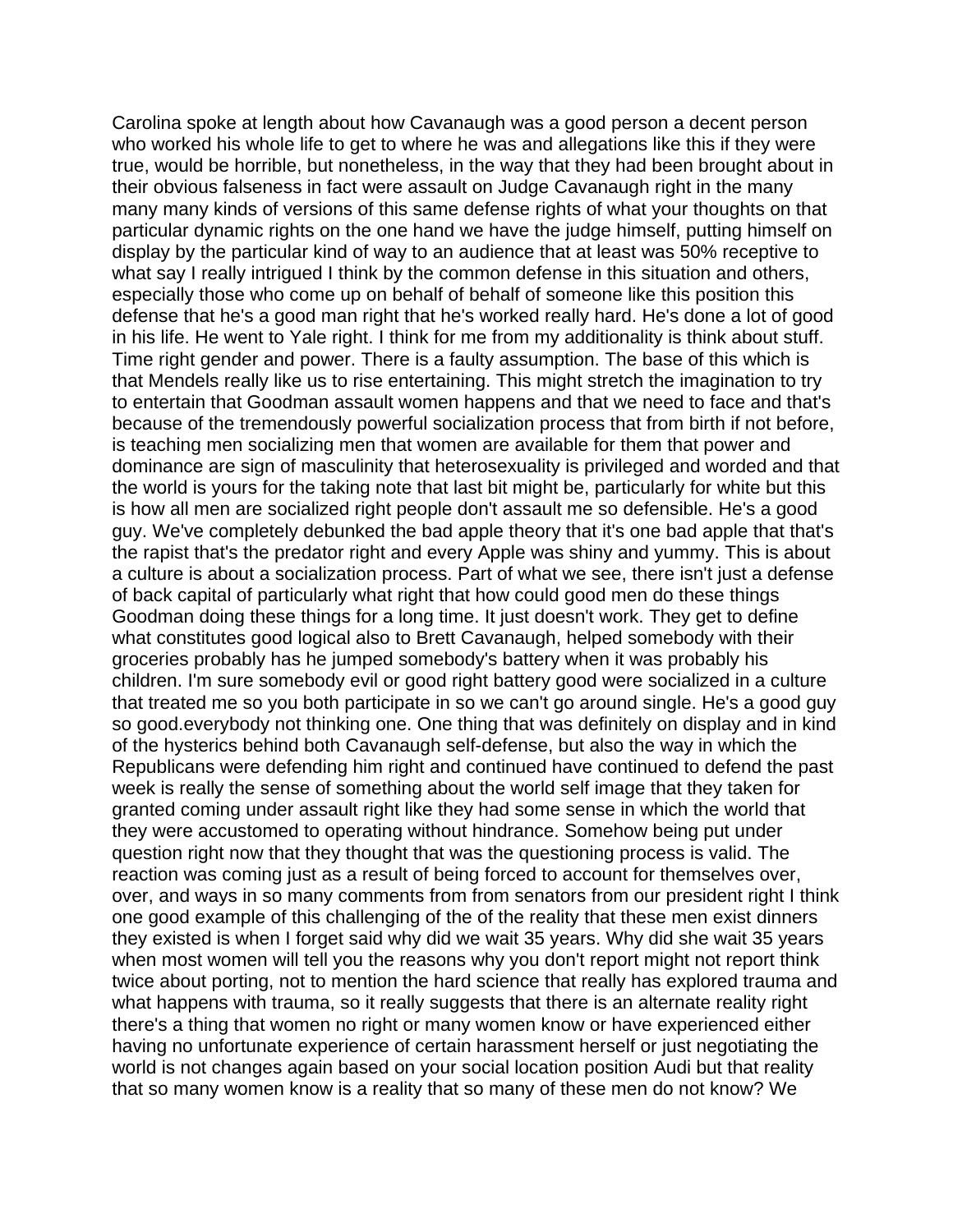often ask in my classes is I asked everyone to just write down what they do on a weekly basis to prevent sexual first season like quizzical looks but he quickly women start writing stuff down. They park under they park the cars under lights. They walked to their car with the keys. They don't go to the bathroom never drink down making a start writing down the list. I open it up for conversation, you know, he emerges that the men don't actually do much the majority of men, especially since white middle class or upperclassman. They're not right so that in and of itself. I think illustrates the tremendously different realities we are going to take in very brief break for a public service announcement as well as one awesome track and then back to continue our conversation turned into 90.5 to BBB in the demo switch. I know Nonny Nina and I were just sitting together like old watching testimony and we're just alternate screen before it was you know you you welcome back to Bucknell occupying here on 90.5 WPB that was free kitten with their awesome awesome track bondage of yours from Riley go but still definitely relevant today conversation in the studio with me. For those of you just tuning in, Eric, Adele, Sandra from women and gender studies. We've been talking about everything from me to to the Brett Cavanaugh nomination to where we are going to turn now, which is bringing it all back home here to conversations about our own campus. If anyone is listening. That might have questions, you are free to call in the number here in the studio is 57057734 89 cell let's talk about issues of intersections between rape culture. Patriarchy and misogyny here at hair Bucknell and I don't start our conversation off with one particular case, but that I'm hoping we can expanded much more broadly than that. So this summer. July 2018 particular alum of this University named less invasive happened to be president of CBS was accused of attempted rape and sexual harassment by six women are subsequent to more women have come forward with allegations arranging over a period of 30 years indicates to us the extent of his sexual predation had been Nell's commencement speaker in 2016. He also donated. I believe \$1 million to the newly constructed humanities Center, as well as receiving an honorary degree from the University so I'm wondering if we can just start a conversation off by talking a little bit about his case and in particular how the university dealt with him once the allegations had begun to emerge. Summarize the piece really nicely followed a pattern pattern similar to Crosby Matt Lauer somebody speaks up, breaks the ice and I'll fusil earn something another word, and then more people speak up and drop so public response public commentary around it. I think for our purposes interested in how this trickle down or impacted the University and happened during the summer allegations as you mentioned in July came out and the entire University community or just the faculty campus was community was informed actually prior to the recall article being published. There was kind of a way in which our front of it, at least for those of us connected for city knowledge and they knew about the story and that you know stands for behavior kind of radio silence a long time. In the meantime, the great room in the humanity center which had been named the great room was quietly renamed names just the great room sensor plaque. There was both a plaque outside the room, as well as a large kind of biographical plaque inside the room. Yes, it is removed also. So those were moved again quietly and that it wasn't until actually not too long ago that we heard again from the restriction that was going to resend business degree. I think this came after he was from CBS. Also it got the email right after choir wrote a story about buses degree okay gotcha so one thing that's emerging from how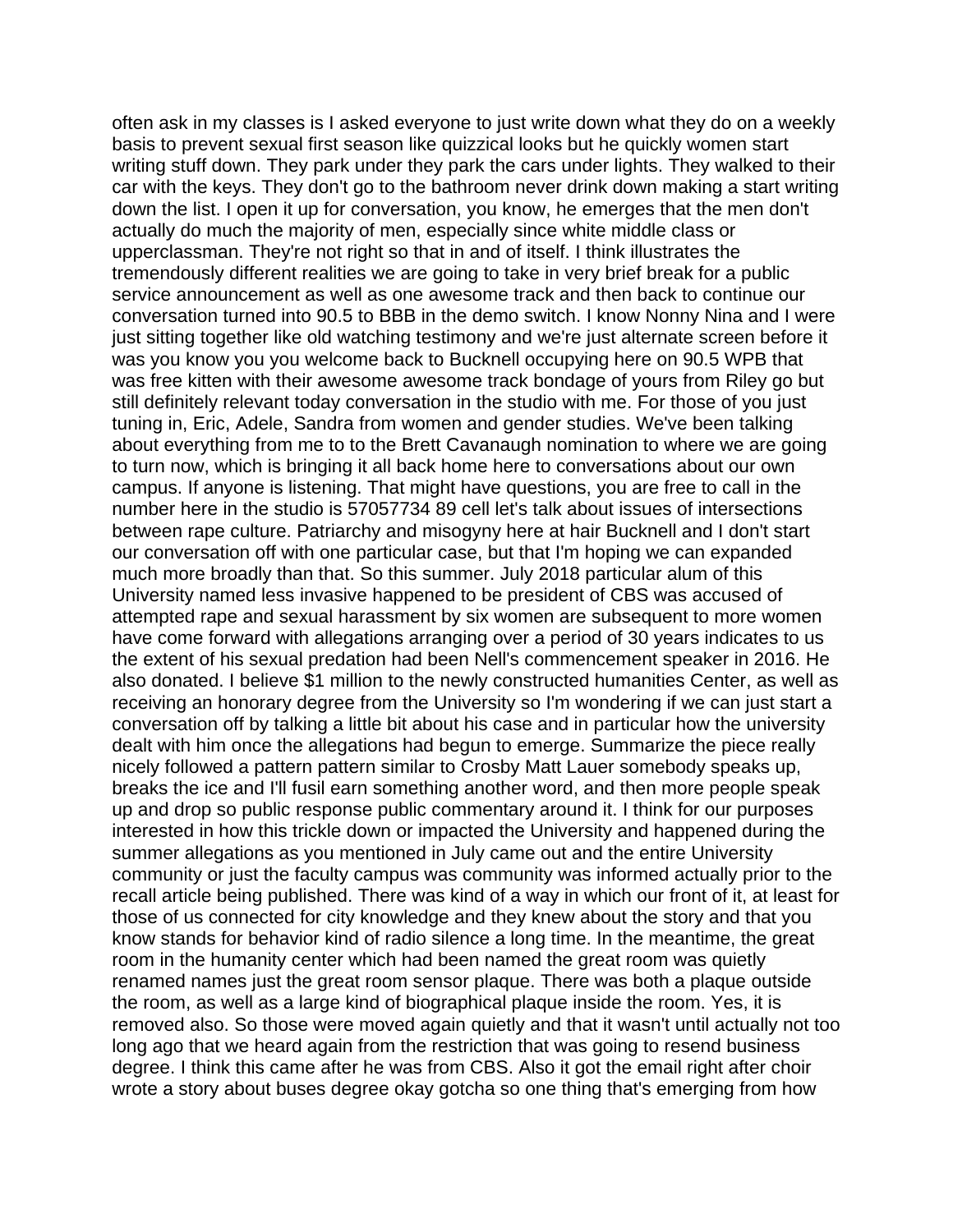you're talking about this. This is the way in which things happened quietly write the removal of of references to Montes on the website happens and then his name and his presence were removed from the larger space the humanity center since can you talk a bit about that right what the implications that these kinds of actions happens in a non-public way is a lot to turn over his great university is distancing themselves from good happen so quietly, though, other than these two large communications I think should give us pause and I really motivate us to think about how institutions orient themselves around kinds of allegations. Individuals being accused and what that says about priorities, perhaps as well as what it says about our cultures. More generally, inability and/or refusal to see sexual assault as the crime that it is as pervasive problem that is in conversation with students. For example, something that emerged totally agree with his the frustration with the language that now doesn't stand for this kind of behavior right away there's a there's an assumption, perhaps naïve. That, of course, the universities stand for this kind of behavior right institution of learning of curiosity of you, etc., etc. arts ideologies wouldn't stand for support, sexual assault, of course not, and yet so many of the students I was speaking to articulated the reality is that rape culture on campus and that there are structures and systems and patterns as well as a cultural norm that's in place that doesn't challenge it is complicit with that in many ways, you know, perpetuates and reinforces it. So highlighting the students just as much as I might think this. I'm not living there like you know there we go home and have our our social circles in our existence and their living this right so for them to hear. See those words now doesn't stand for this. They found in some ways betrayed or like to especially victim survivors right who are thinking stand for this and why me here right and I think that's a valid in some ways there are other ways to end an email and I think this is can attention this example, the students brought up, and I agree needs to be noted really. Not only know implicates our university, but I think it speaks again this larger cultural inability or refusal to face the reality of pervasiveness is so much talk then about how this manifests in students lives here right so what when you talk about your students living in every culture here on campus right which is something that's not separate from what's going on in the United States were generally but happens to be more concentrated because of the isolation of this place kinds of privilege that runs through this place what is right culture look like your question a lot of folks use the term now to think about a rape culture isn't necessarily to rely on statistics about numbers of assaults or how many women out of so many women, although that is all very important and shot up the slack in his work super important in terms of diversity grappling grappling with this culture so the numbers are important, but we think about culture were talking about social norms were talking about Haven years were talking about conventions, social scripts were talking about attitudes and all of these are tethered to hinging upon vectors of power and privilege right and initially think about gender right how that falls in terms of gender identities, but that of courses to keep it intersectional anything about race as well. Rape culture, we can say that now, which is not uncommon here to say that this is not alone in this. Cultivating work having culture being a rape culture doesn't mean that any given time someone's being assaulted. It means that the circumstances are so that there is a likelihood of assault by at any time any any social situation. Any whatever any time where people are mixing in such a way that it could happen. It's as if the conditions are right weather would probably be a good analogy. If I knew anything about it right but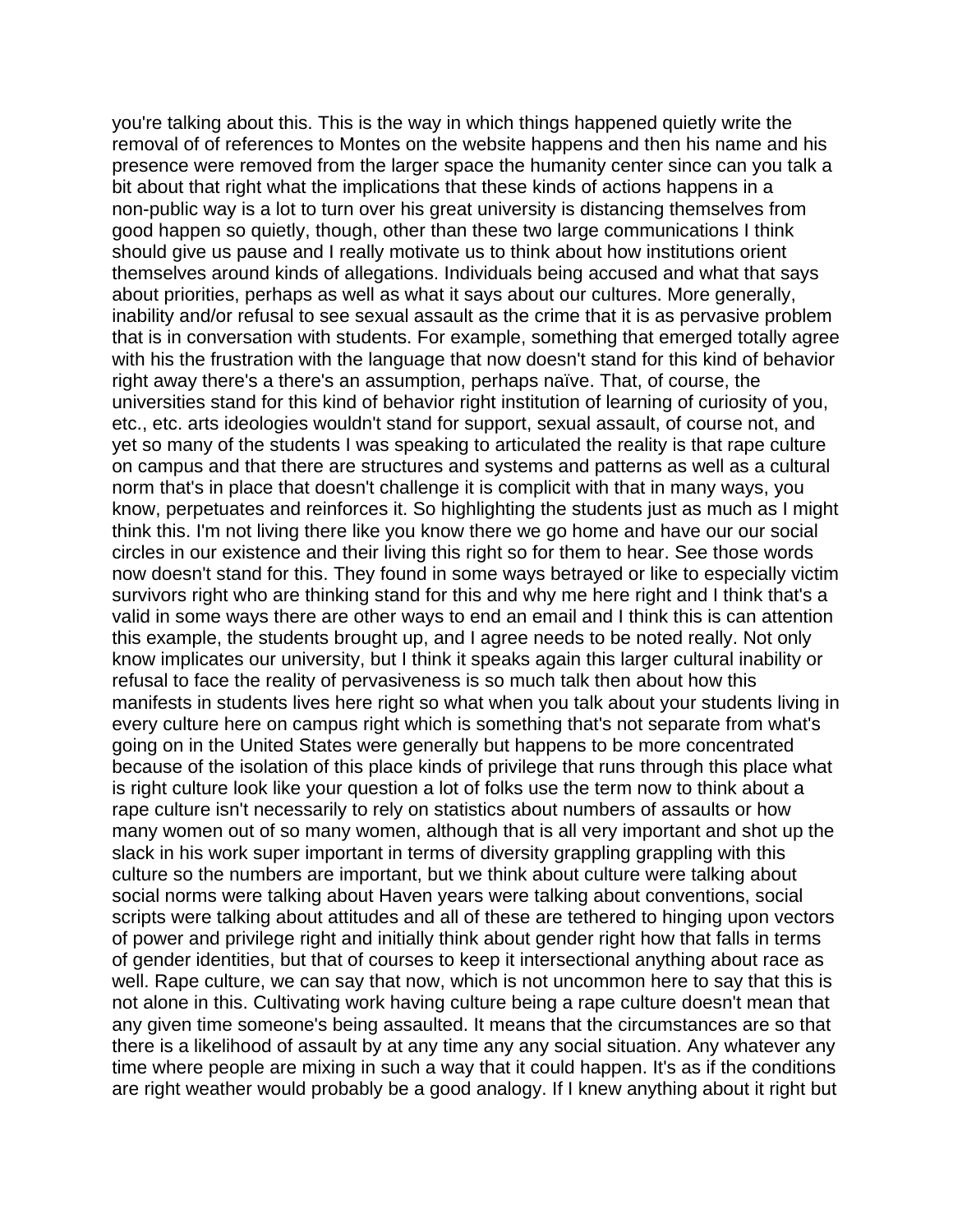there's something about the conditions that you know hurricane could, tornado, could for rape culture is the conditions are right that any time she talked about kind of the way in which vectors of power flow through an enabler rape culture and when you send out my thought about for city like the main thing that I'm thinking of in terms of student life is Greek culture maybe think about the prevalence of fraternities and sororities here in the way in which that really magnifies these kinds of power differentials or the ways that you've seen that Greek culture contributes to rape culture distinct things every part of each other. It doesn't mean that Greek organizations are rape cultures right mean not definitionally so right, but given the general norms of college campuses and especially a college campus like this that is predominantly white is moral, right where students are losing themselves in a larger urban space were able to access different kinds of social scenes easily right given given the parameters of where we are. The Greek culture here becomes soul conduit Russian say so. Maybe the largest and most prominent conduit of social and or actions right parties, dances, drinking right the happening attorneys. Mostly, so there definitely part one of the key you know key constituent aspects of the rape culture than because of the prominent attorneys and sororities. Although might argue the great idea wouldn't necessarily right so I think that's really important. Historically Greek life in in places like we are deftly contributes to it and it's really hard to untangle. It could be any organizational structure that functions in a similar way, just because it's Greek that doesn't inherently mean that historically, but just know your site right like they're not on one another so that meaning if we think about that then right in the your basically suggesting that rape culture is a much more entrenched reality, then these particular institutions seem to magnify right stand is emblematic of what would it look like actually eradicate culture mean back to earlier question which doesn't have a very satisfying answer. What would it mean mean training men and women to not debate in the misogynistic hetero patriarchal culture that unequally distributes power world doing everyday right structural change right so it is about all these boring things like education and talking listening, conversation protesting and you know speaking often challenging doing the whole range of things, but it would really take it much related to what I said about the guy takes men and women both gingerly man to understand that the current constructions of traditional heteronormative masculinity problematic and not only problematic, dangerous, and not only women and it means changing changing shifting and that takes more than just a fraternity, although that might help, but it's deftly not solve the problem about the culture that the institution enforces the culture there. Without the institution into the issue. I think we touched on before the different way right, which is that you know people can can realize the ways in which this is damaging from right but one have to cushion benefiting from right leads me to this question of trying to talk about how does it work to ban frats separately right but is it time for like women to start walking around on patrol in short, there are certain so I will back and I do want more directly responsive are lots of ways we could work on changing the culture that's more direct right real consequences for perpetrators right and I'm not talking semester off right talking series that sends a message that the University does not abide by this right instituting significant and robust support for survivors right we have a canvas. Our conference center is working overtime so this is not about them. Particularly they are doing a terrific job right about creating a space in our classrooms as well as our social arenas here as well as the residence halls where